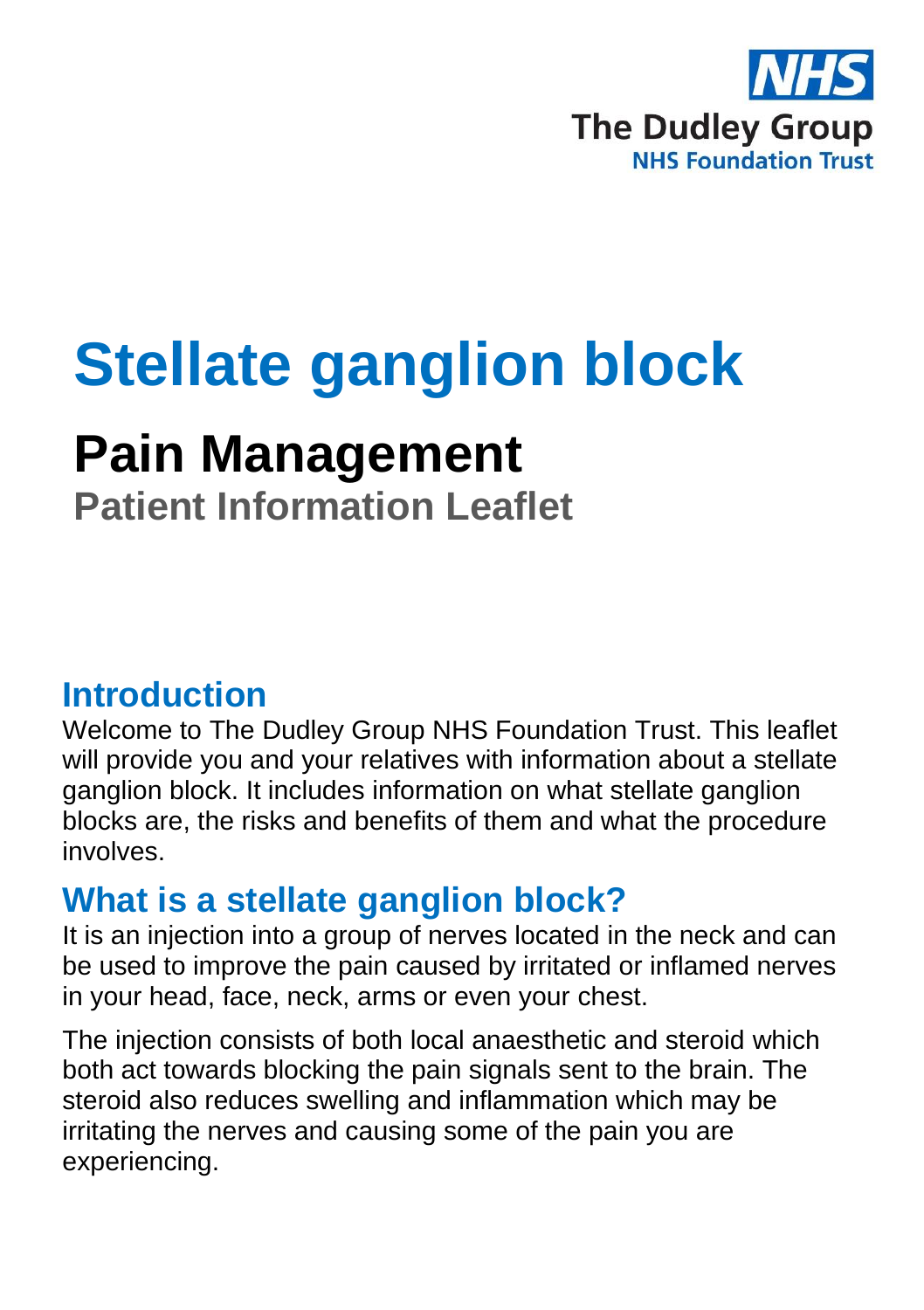### **What are the benefits?**

The local anaesthetic numbs the nerves in the short term. The steroid reduces inflammation which can often provide long term pain relief.

Initially for the first few days, you may experience a worsening of your pain but after this you should notice the pain relief. The injection can relieve the pain for a few weeks or months but everyone experiences the effects in a different way.

Steroids have been used for decades for their beneficial effects. Although steroids are not licensed for this specific procedure their use is endorsed by the British Pain Society. The steroids we use act locally and so minimise any side effects.

### **What are the risks?**

Overall, steroid injections are very safe and serious side effects or complications are rare. However, like all injection procedures there are some risks:

### **Common risks**

The following may happen but should only last a few days:

- Warm, tingling feelings or numbness in the area treated.
- Headache.
- Face may be red.
- Blocked nose.
- Droopy eyelids.
- Red eyes and your sight may be slightly blurred, meaning you have difficulty reading.
- Numbness in throat, difficulty in swallowing or a hoarse voice.
- Difficulty in breathing.
- Drop in blood pressure which may cause you to feel lightheaded.
- You may develop temporary weakness in your arms.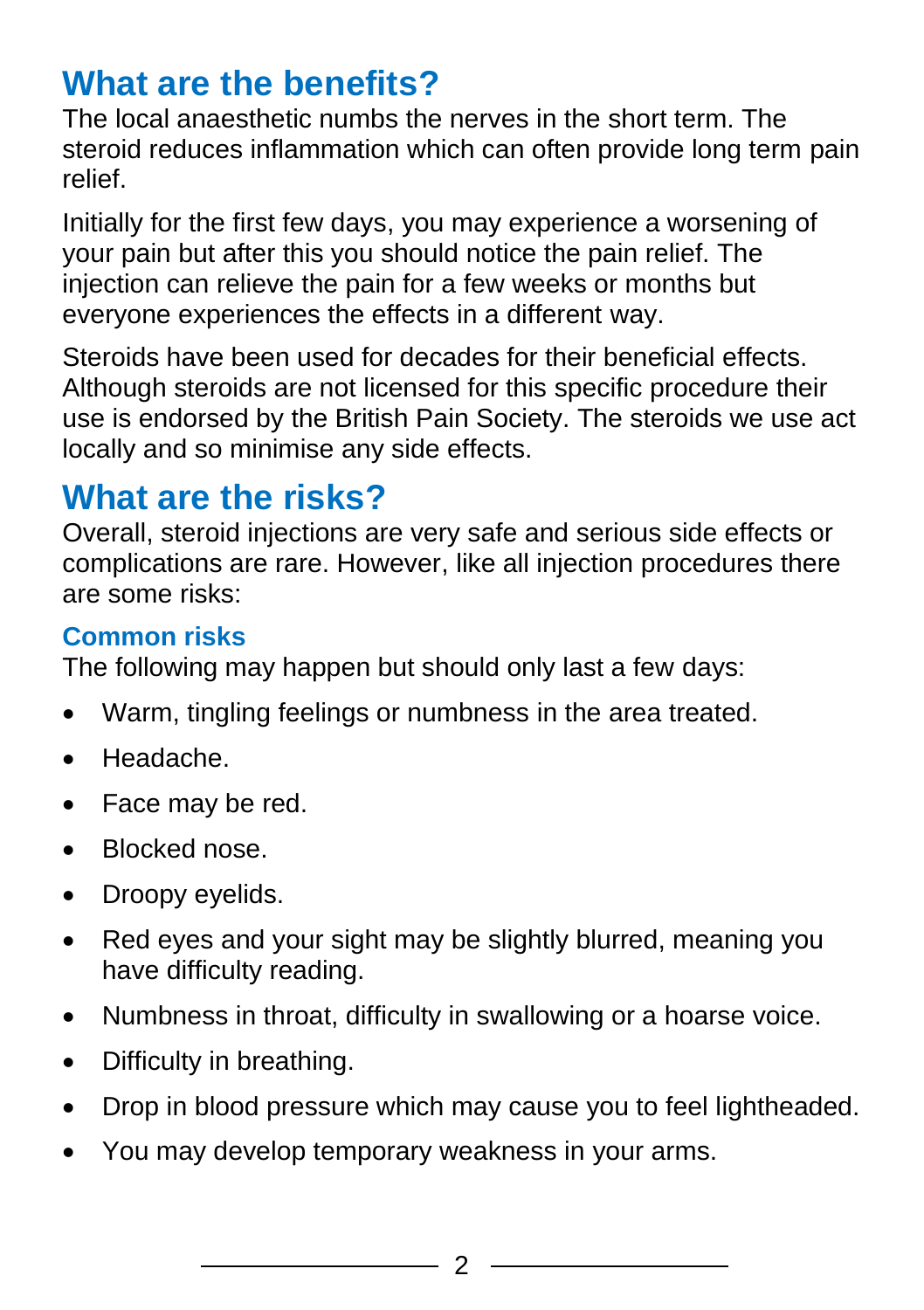- Bruise at the site of injection.
- An increase in your pain this should only last a few days.

### **Rare risks**

- Infection.
- Anaphylaxis severe allergic reaction to drugs.
- Damage to surrounding area such as blood vessels, thyroid gland, oesophagus (food pipe).
- Nerve injury either temporary or permanent.
- Collapsed lung.
- Convulsions.
- Stroke.
- Cardiac arrest.

If you experience any of these rare risks, please contact the Pain Management Helpline on 01384 244735, your GP or in an emergency dial 999.

#### **Steroid-related issues**

Compared to regular steroid use, the steroid injection used for pain procedures is associated with minimal side effects, however:

- If you have diabetes, you may experience a slight rise in blood sugar for up to two weeks so you should monitor your blood sugar very carefully. Contact your GP or diabetic nurse if you have any problems.
- If you have heart failure, you may experience increased shortness of breath due to salt and water retention. Contact your GP or nurse if you have any problem).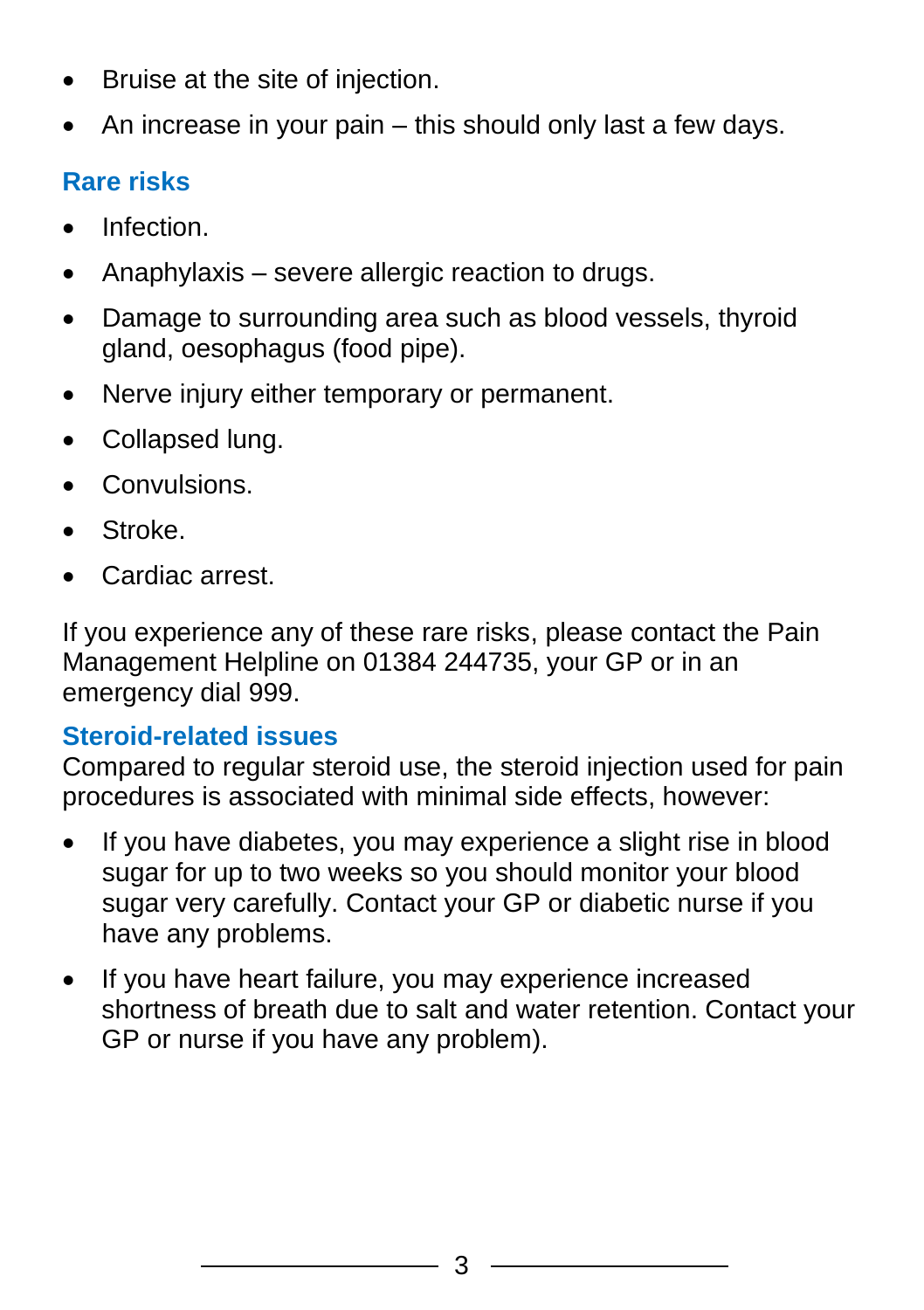#### **X-ray precautions:**

The procedure uses X-rays and these use a small amount of radiation which may add slightly to the normal risk of cancer.

#### **Female patients – you must tell us if you are or might be pregnant. If you are not sure, a pregnancy test will be offered.**

### **What are the alternatives?**

You do not have to have a stellate ganglion block injection and your consultant will discuss alternative treatments with you appropriate to your condition. If you prefer, you can continue to take painkilling medication without having any other treatment.

### **How do I need to prepare for the procedure?**

• You should not eat for six hours before the procedure but you can drink clear fluids up until two hours before procedure. Clear fluids include water and diluted squash but not fruit juice, tea, coffee or milk.

#### **The exception to this information is if you have diabetes. If so, discuss with your doctor what you should do about your diabetes medication.**

- Your treatment will be at Russells Hall Hospital or Corbett Outpatient Centre as an outpatient in the Day Surgery Unit (either a morning or an afternoon appointment). This will be confirmed at your clinic appointment.
- You will be at hospital for between two to four hours.
- You will need to arrange for someone to drive you home afterwards.
- Please arrange to have someone with you overnight.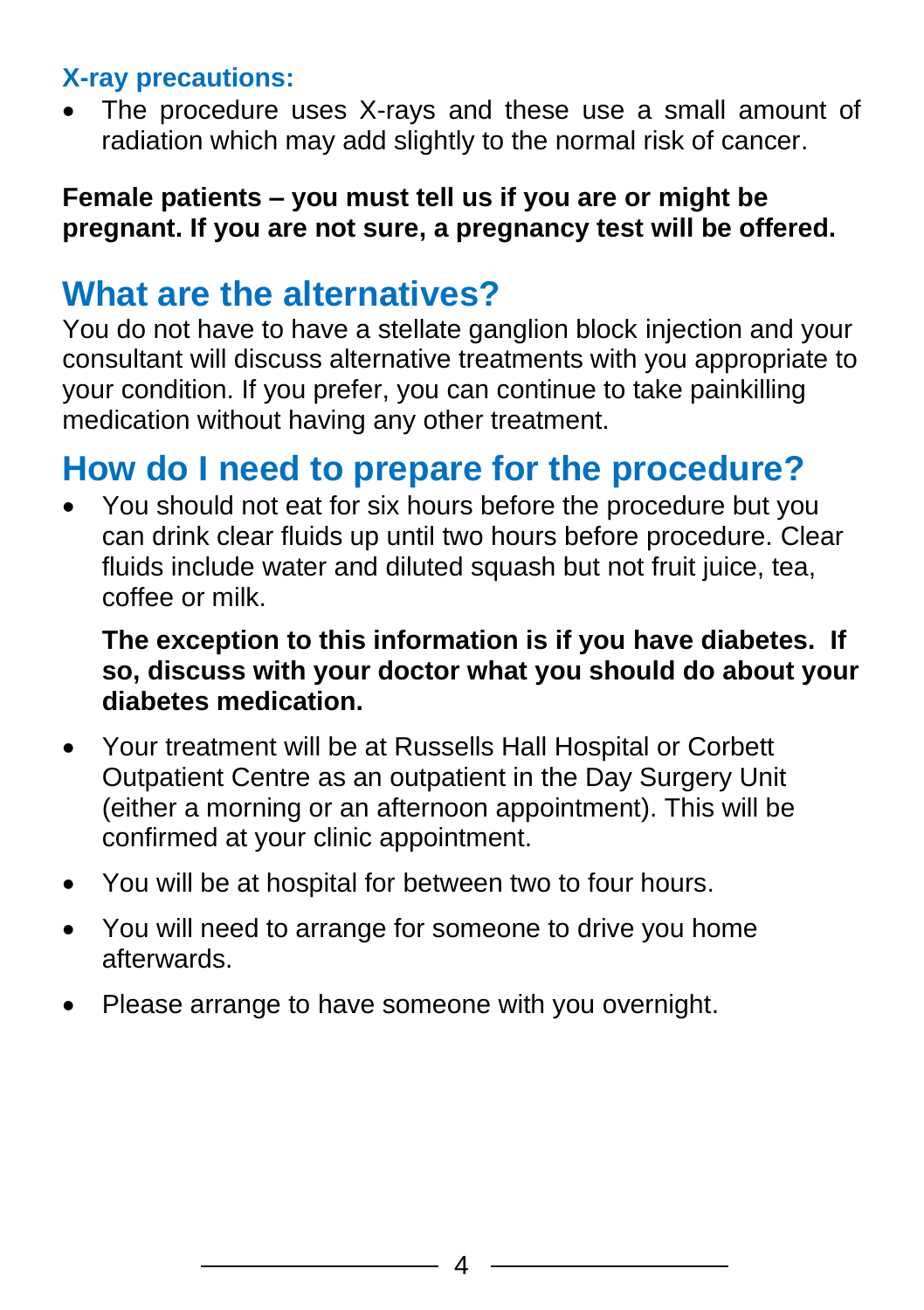- Please note that if you have sedation during the procedure:
	- o You should not drive or operate machinery for 24 hours afterwards.
	- o You may not be able to co-operate during the procedure.
	- o You may not remember information given to you afterwards by your doctor. Your memory may be affected for up to 24 hours after the procedure.
	- o The effect of the sedation may be prolonged by other drugs you are taking.

### **What do I do about medication?**

- You should take all your regular medications **except blood thinning medication** such as clopidogrel, warfarin, dipyridamole, rivaroxaban. We will give you instructions about what to do about these drugs when you are given your appointment for the injection.
- **Please bring a repeat prescription document with you if you are taking any regular medications.**

### **What does the procedure involve?**

#### **Before the procedure**

• A doctor will discuss the procedure with you and ask you to sign a consent form.

#### **During the procedure (duration 10 to 15 minutes)**

- This is carried out in theatre while you are awake.
- You may be offered sedation through an injection into the back of your hand to help you to relax.
- You will sit upright and your neck will be cleaned with an antiseptic solution which may feel cold. Sterile sheets will then be placed around the area for injection. A local anaesthetic will be injected into your neck to numb the area.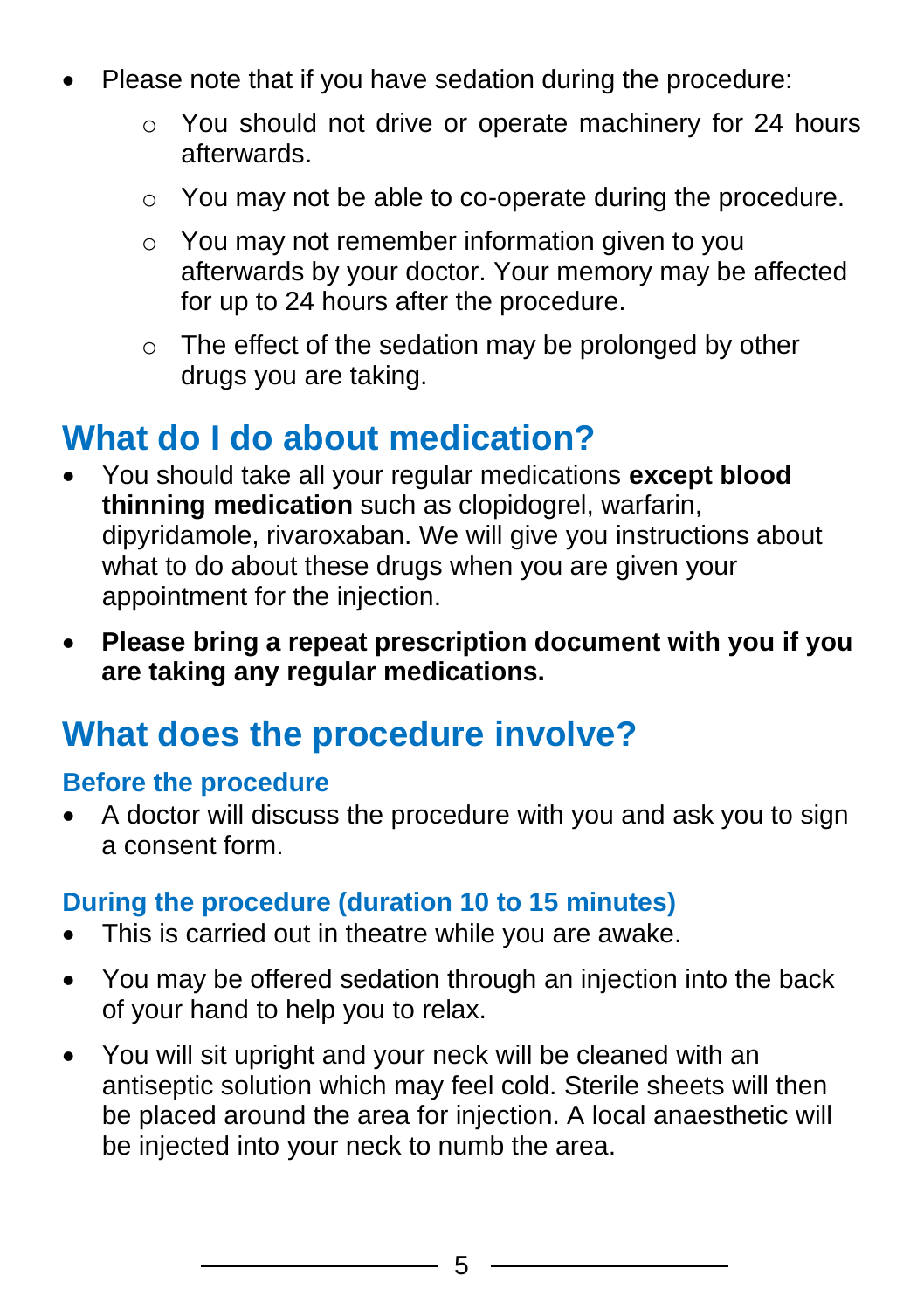- An X-ray will be used to ensure proper positioning and we may also use an ultrasound for guidance.
- The site will be injected with local anaesthetic and a steroid. You may feel some pressure and pushing whilst this procedure is being carried out but you should have no pain. If you do feel any discomfort, please tell a member of the theatre team.
- Once completed, a plaster will be placed over the injection site. You will then be taken to the recovery area.

#### **After the procedure**

- In the recovery area, we will observe you for 30 minutes as you might feel little a drowsy and sleepy.
- You will also be offered light refreshments and after this you can go home.

### **What do I need to do when I go home?**

When you get home, please continue to take any regular medication. It may be necessary for you to take painkillers for a day or two. You might need someone at home to help you but you do not have to stay in bed. The plaster can be removed the next day.

You should gradually increase your level of activity. However, **do not** take up new exercises until your muscles have had time to adapt. Build up by your exercise levels by increasing your physical activity (e.g. walking, swimming, housework) gradually every few days. The eventual aim is to get back to a level of activity that is normal for you.